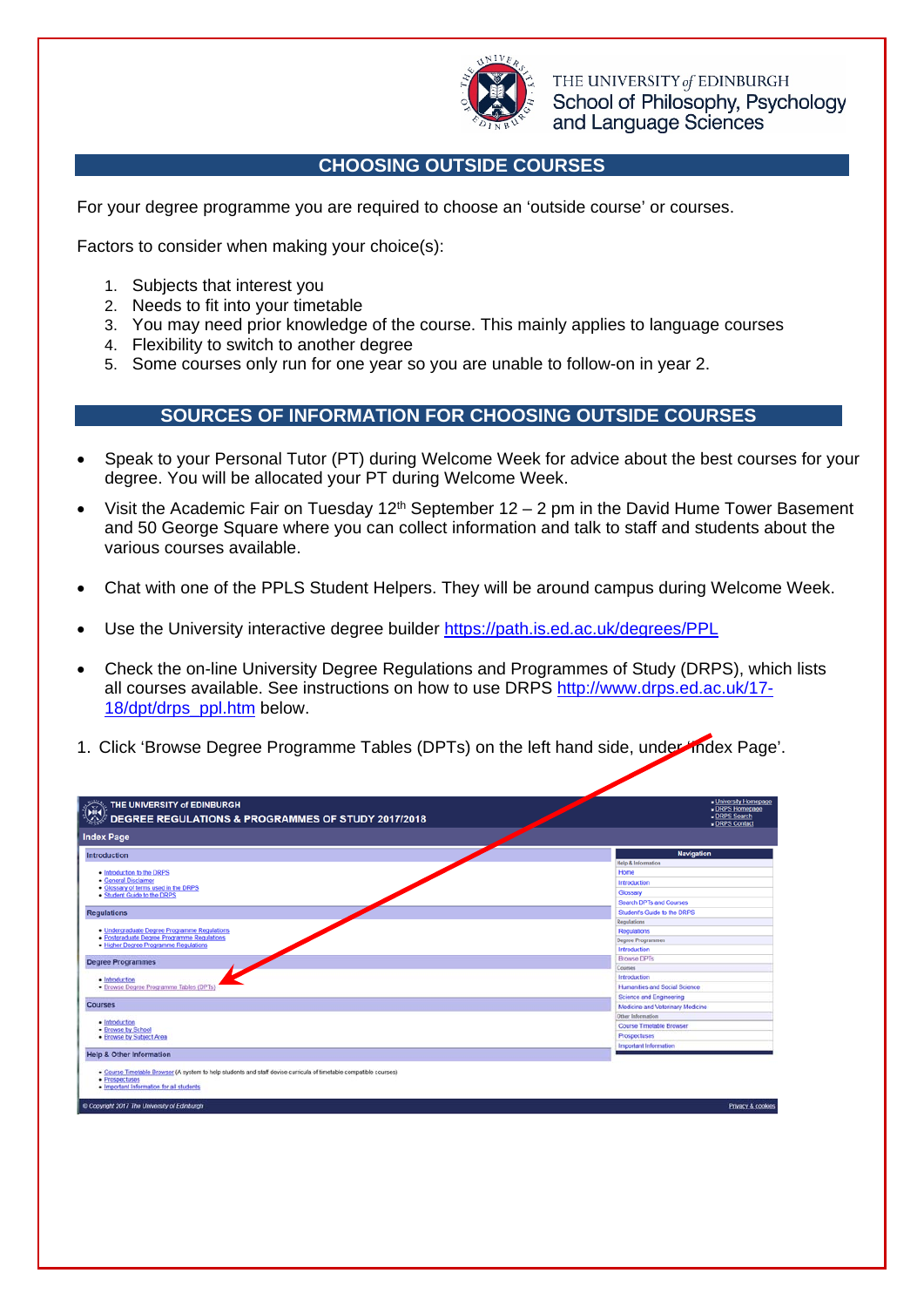2. Click on 'School of Philosophy, Psychology and Language Sciences' to view our programmes.

| <b>DRPS: Degree Programme Tables</b>                                                                                                                                                                                                                               |                                      |
|--------------------------------------------------------------------------------------------------------------------------------------------------------------------------------------------------------------------------------------------------------------------|--------------------------------------|
| Click on a school name to view programmes in that school                                                                                                                                                                                                           | Navigation                           |
|                                                                                                                                                                                                                                                                    | Help & Information                   |
| <b>College of Humanities and Social Science</b>                                                                                                                                                                                                                    | Home                                 |
| . College of Humanities and Social Science                                                                                                                                                                                                                         | Introduction                         |
| · Edinburgh College of Art                                                                                                                                                                                                                                         | Glossary                             |
| . School of Divinity                                                                                                                                                                                                                                               | Search DPTs and Courses              |
| . Moray House School of Education<br>. School of Health in Social Science                                                                                                                                                                                          | Regulations                          |
| . School of History, Classics and Archaeology                                                                                                                                                                                                                      | Regulations                          |
| · School of Law                                                                                                                                                                                                                                                    | <b>Degree Programmes</b>             |
| · School of Literatures, Languages and Cultures                                                                                                                                                                                                                    | Introduction                         |
| · Business School<br>. School of Philosophy, Psychology and Language Sciences                                                                                                                                                                                      | <b>Browse DPTs</b>                   |
| · School of Social and Political Science                                                                                                                                                                                                                           | Courses                              |
| · School of Economics                                                                                                                                                                                                                                              | <b>Introduction</b>                  |
|                                                                                                                                                                                                                                                                    | <b>Humanities and Social Science</b> |
| <b>College of Science and Engineering</b>                                                                                                                                                                                                                          | <b>Science and Engineering</b>       |
|                                                                                                                                                                                                                                                                    | Medicine and Veterinary Medicine     |
| . College of Science and Engineering<br>· School of Biological Sciences                                                                                                                                                                                            | Other Information                    |
| · School of Chemistry                                                                                                                                                                                                                                              | Combined Course Timetable            |
| · School of Engineering                                                                                                                                                                                                                                            | Prospectuses                         |
| · School of Geosciences                                                                                                                                                                                                                                            | Important Information                |
| · School of Informatics<br>· School of Mathematics<br>. School of Physics and Astronomy                                                                                                                                                                            |                                      |
| <b>College of Medicine and Veterinary Medicine</b>                                                                                                                                                                                                                 |                                      |
| . College of Medicine and Veterinary Medicine<br>· Edinburgh Medical School<br>. Royal (Dick) School of Veterinary Studies<br>· Deanery of Biomedical Sciences<br>· Deanery of Clinical Sciences<br>· Deanery of Molecular, Genetic and Population Health Sciences |                                      |

## 3. Click on your degree programme to view its courses.

| THE UNIVERSITY of EDINBURGH<br>DEGREE REGULATIONS & PROGRAMMES OF STUDY 2017/2018                                                                                                           | ٠                                |  |  |  |
|---------------------------------------------------------------------------------------------------------------------------------------------------------------------------------------------|----------------------------------|--|--|--|
| DRPS : DPTs : School of Philosophy, Psychology and Language Sciences                                                                                                                        |                                  |  |  |  |
| Click on a programme name to view the Degree Programme Table or a DPS icon to view the Degree Programme Specification                                                                       | Navigation                       |  |  |  |
| <b>Undergraduate Programmes</b>                                                                                                                                                             | Help & Information               |  |  |  |
|                                                                                                                                                                                             | Home                             |  |  |  |
| . Cognitive Science (Humanities) (MA Hons) (193                                                                                                                                             | <b>Introduction</b>              |  |  |  |
| . English Language (MA Hons) con<br>. English Language and History (MA Hons) can                                                                                                            | Glossary                         |  |  |  |
| . English Language and Literature (MA Hons)<br>curs.                                                                                                                                        | Search DPTs and Courses          |  |  |  |
| · Linguistics (MA Hons) (77)                                                                                                                                                                | Regulations                      |  |  |  |
| . Linguistics and English Language (MA Hons)<br>cors.<br>. Linguistics and Social Anthropology (MA Hons) (Fig.                                                                              | Regulations                      |  |  |  |
| · Philosophy (MA Hons) (112)                                                                                                                                                                | <b>Degree Programmes</b>         |  |  |  |
| . Philosophy and Economics (MA Hons) ED                                                                                                                                                     | <b>Introduction</b>              |  |  |  |
| . Philosophy and English Language (MA Hons)<br><b>EIPS</b>                                                                                                                                  | <b>Browse DPTs</b>               |  |  |  |
| . Philosophy and English Literature (MA Hons) (33<br>. Philosophy and Greek (MA Hons) (22)                                                                                                  | Courses                          |  |  |  |
| . Philosophy and Linguistics (MA Hons) (22)                                                                                                                                                 | Introduction                     |  |  |  |
| . Philosophy and Mathematics (MA Hons) (77)                                                                                                                                                 | Humanities and Social Science    |  |  |  |
| . Philosophy and Politics (MA Hons) can<br>. Philosophy and Psychology (MA Hons) (EB)                                                                                                       | Science and Engineering          |  |  |  |
| . Philosophy and Scottish Literature (MA Hons) (12)                                                                                                                                         | Medicine and Veterinary Medicine |  |  |  |
| · Psychology (BSc Hons) (200                                                                                                                                                                | Other Information                |  |  |  |
| · Psychology (MA Hons) (FEB                                                                                                                                                                 | Combined Course Timetable        |  |  |  |
| . Psychology and Business MA (Hons) (ex)<br>• Psychology and Economics (MA Hons) (32)                                                                                                       | <b>Prospectuses</b>              |  |  |  |
| · Psychology and Linguistics (MA Hons)<br><b>COATS</b>                                                                                                                                      | Important Information            |  |  |  |
| <b>Postgraduate Programmes</b>                                                                                                                                                              |                                  |  |  |  |
| Taught                                                                                                                                                                                      |                                  |  |  |  |
| · Ancient Philosophy (MSc) (Full-time)                                                                                                                                                      |                                  |  |  |  |
| · Applied Linguistics (MSc) (Full-time)<br>. Cognition in Science and Society (MSc) (Full-time)                                                                                             |                                  |  |  |  |
| · Developmental Cognitive Science (MSc) - 1 Year (Full-time)                                                                                                                                |                                  |  |  |  |
| · Developmental Linguistics (MSc) (Full-time) (72)                                                                                                                                          |                                  |  |  |  |
| · English Language (MSc) (Full-time)                                                                                                                                                        |                                  |  |  |  |
| . Epistemology, Ethics and Mind (MSC) (Online Distance Learning) (Full-time)<br>. Epistemology, Ethics and Mind (MSC) (Online Distance Learning) (ICL) (Part-time Intermittent) (2-6 Years) |                                  |  |  |  |
| . Epistemology. Ethics and Mind (PgCert) (Online Distance Learning) (ICL) (Part-time Intermittent) (1-2 Years)                                                                              |                                  |  |  |  |
| . Epistemology, Ethics and Mind (PgDip) (Online Distance Learning) - 9 Months (Full-time)                                                                                                   |                                  |  |  |  |
| . Epistemology, Ethics and Mind (PgDip)(Online Distance Learning)(ICL) - 2-4 Years (Part-time Intermittent)<br>. Evolution of Language and Cognition (MSc) (Full-time) (                    |                                  |  |  |  |
| . Human Cognitive Neuropsychology (MSc) (Full-time)                                                                                                                                         |                                  |  |  |  |
| · Linguistics (MSc) (Full-time)                                                                                                                                                             |                                  |  |  |  |